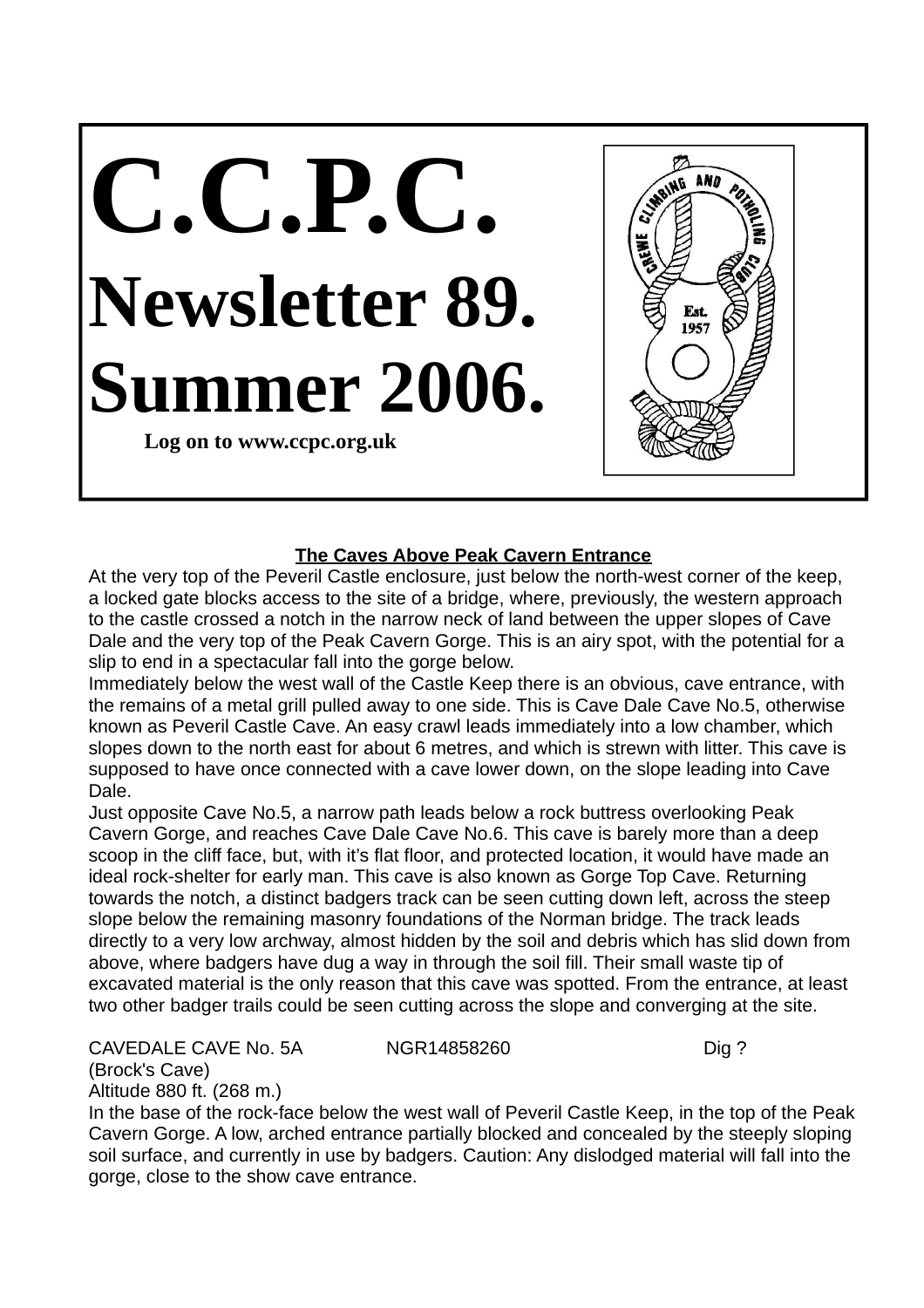We were working on the site on 18<sup>th</sup> April, at the request of Peak Cavern management, removing dangerous, fallen trees, to prevent them falling on the public below, and were able to close the path to the show-cave entrance whenever we needed to send debris down to the gorge below. Persons attempting to approach this cave will be in full view of anyone on the show-cave path, and of residents in many of the cottages at the entrance to the gorge, and digging activities would risk dislodging material onto the path and the area around the showcave entrance.

Steve Knox 25<sup>th</sup> April 2006

Rob's Multipod.

For t hose who didn't make the April meeting- Rob's parents turned up to see the multipod bought with money left to DCRO by Rob- quite an amazing bit of kit which was used for the first time on the Knotlow-Hillocks exercise in April.

Hillocks – Knotlow Exercise April

Around 20 cavers turned up for this practice session using the new multipod. It was used on the open rake (Hillocks) in two different configurations followed by a further session after lunch on the surface pitch of Knotlow – the casualty being brought out from Pearl Chamber.

Belgrave Mine Parking 19504 59361, Top 19595 59224, Bottom 19628 59202

2<sup>nd</sup> May 2006 : Bryn-yr-Orsedd Mine (later worked as Belgrave Mine) SJ 19605930 (O.S. Landranger Sheet No. 116) [Clwyd-Powys Archaeological Trust Historic Environment Record No 18017]

This mine is situated in the hills south-west of Mold, in Clwyd, North Wales. Location: Take the A494, WSW from Mold, towards Ruthin. After about five miles, pass through the village of Llanferres, then, a mile further, fork left onto a minor road towards Four Crosses. After half a mile, take a sharp turn left onto a narrow lane, and follow this into a wooded valley. Look for a slight widening at an obvious dip in the road, with a footpath sign and stile on the right, and park opposite the entrance to Armon Cottage (room for one car to park easily, or two at a real squeeze).

This mine was developed to exploit the western end of the Belgrave Lead Vein, which runs eastwards from the Alyn Valley to the Cefn-y-fedw Sandstone, crossing a limestone ridge which rises to 408 metres O.D.. The Belgrave Mine closed in 1857.

There is a blocked adit, at road level, only a few metres from the parking place, but access to the mine is through two open adits further up the hillside. Following the footpath (signed Bryn Allyn) steeply uphill for about 150 metres, reaches the top of a level terrace with grassedover spoil heaps. The lower entrance, a flat-out crawl under a man-made, arched roof, is located at the base of a shallow depression about ten metres to the east of the path. We left our bags just inside the passage, then walked on, up the hillside for another fifty metres or so, to the upper entrance.

Upper Entrance: In the base of a small limestone cliff is a partly buried adit entrance. A crawl down an earthy slope leads to a walking height passage with a level floor, and after a short distance the top of a deep stope is passed, along a ledge, on the right. A belay plate is fixed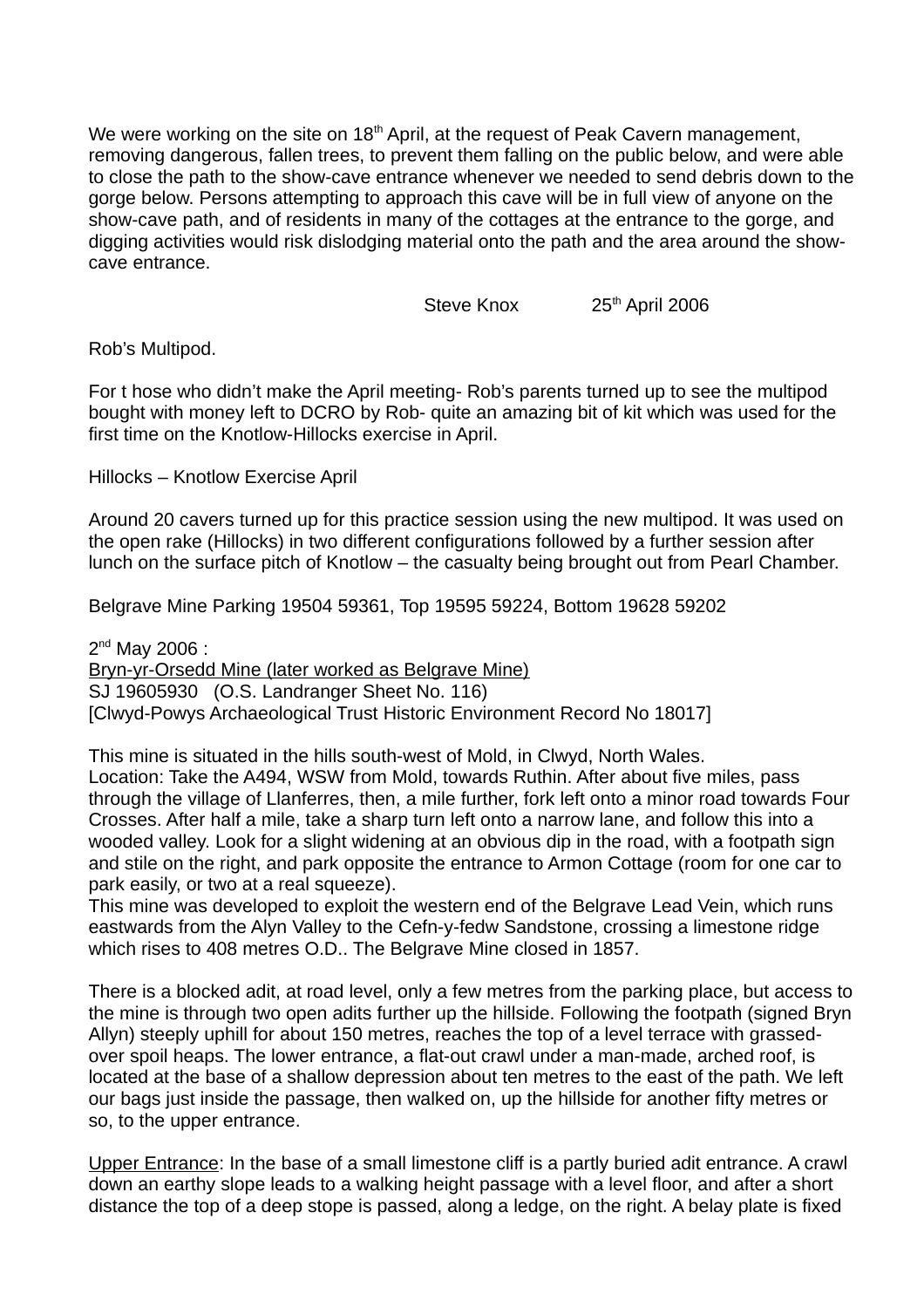to the wall above the narrow slot, and apparently this is the route which eventually links with the lower entrance series. The passage continues, with numerous stopes, above and below the adit level, and many worked out cavities. We noted individual bats (fifteen in total) hanging from the roof and walls, often in the most exposed positions, and Darren commented that there had been much greater numbers present on a visit earlier in the year. A significant feature of the adit is the right-hand wall (heading in) which is 'slickensided' – highly polished by pressure, as one layer of rock is forced across another by earth movement. In one area, the wall had the appearance of gleaming black marble, with fine, white veins all across it. The miners have utilised this hard, and easily identifiable layer, generally less than 30 degrees off vertical, as a guide and safe supporting wall, as they have worked the softer, ore bearing layer which lies adjacent to it.

The easy, walking height, passage ends at a short crawl which ends on a loose, gravely slope into the open top of a shaft, or ore chute, at least 15 metres deep to the lower workings. A number of small, 'coffin level' type passages, all displaying clear pick marks, can be explored in this area, where the miners have followed tiny vein 'leaders' into the barren ground on either side of the main workings.

Back towards the entrance we descended a narrow, open stope, using a handline to reach the top of a steep, gravel covered slope, about 4 metres below. Following the slope down reached a lower horizon, where we were able to follow the slickensided wall along the base of worked out stopes, until eventually stopped at a major collapse, with a number of scaffold poles and timbers protruding from it. Again there were highly polished areas of wall, including a patch displaying red, 'birds-eye', patterning. In many of the stopes we could see timber stemples still in place, some secured by enormous wedges, and there were excellent examples of 'egg and eye' features (cut out sockets in opposing walls) where timber stemples and platforms had been used to access the vein. Returning to the handline, we noticed an alcove on the right, where a tiny inlet had left superb flowstone deposits on the walls of a choked natural rift above.

Lower Entrance: An easy slither under the arched entrance gives access to a short, crawling height, passage to the unlocked metal gate. Almost immediately the passage enlarges, and quickly becomes walking height before entering an enormous worked out stope on a broad ledge. A corroded metal water pipe runs horizontally into the distance, across the open stope, and apparently collects water from a dam on the other side, for use at a farm further down the hillside. Various timbers and rails are jammed across the stope, but we did not attempt to cross over. A few isolated bats were seen roosting in this area, and there was evidence (numerous droppings) that many more bats use this part of the mine during the winter months.

From the broad ledge, Darren rigged a pitch of about 8 metres, with a rebelay at a jammed rail halfway down, to reach the rubble floor of a lower section of the stope. At the bottom of the pitch, a large passage led under an unworked section of vein to rejoin the main stope at the top of a narrow slot, partially obstructed with old timber stemples and discarded rails. Darren rigged the slot as a short pitch, followed immediately by a steep and loose slope to a 'window' directly into the top of the main pitch where a bolt provided a rebelay. A good ledge at the rebelay made the change-over easy, and the remainder of the pitch was against the inclined rock wall of a deep shaft, or ore chute, between the sides of the stope. The pitch was about 35 metres deep, including the slot at the top, but was mostly at about 15 degrees off the vertical, with many ledges and cut steps in the footwall, so was an easy descent. The pitch lands at the base of the major stope, and back towards the valley, this level might well have linked to the blocked adit close to the car park, but we did not explore in this direction. Heading east, the passage suddenly changes to a gravely crawl under two low arches, to enter a superb, walking height, horizontal level, with about 30 cms. of standing